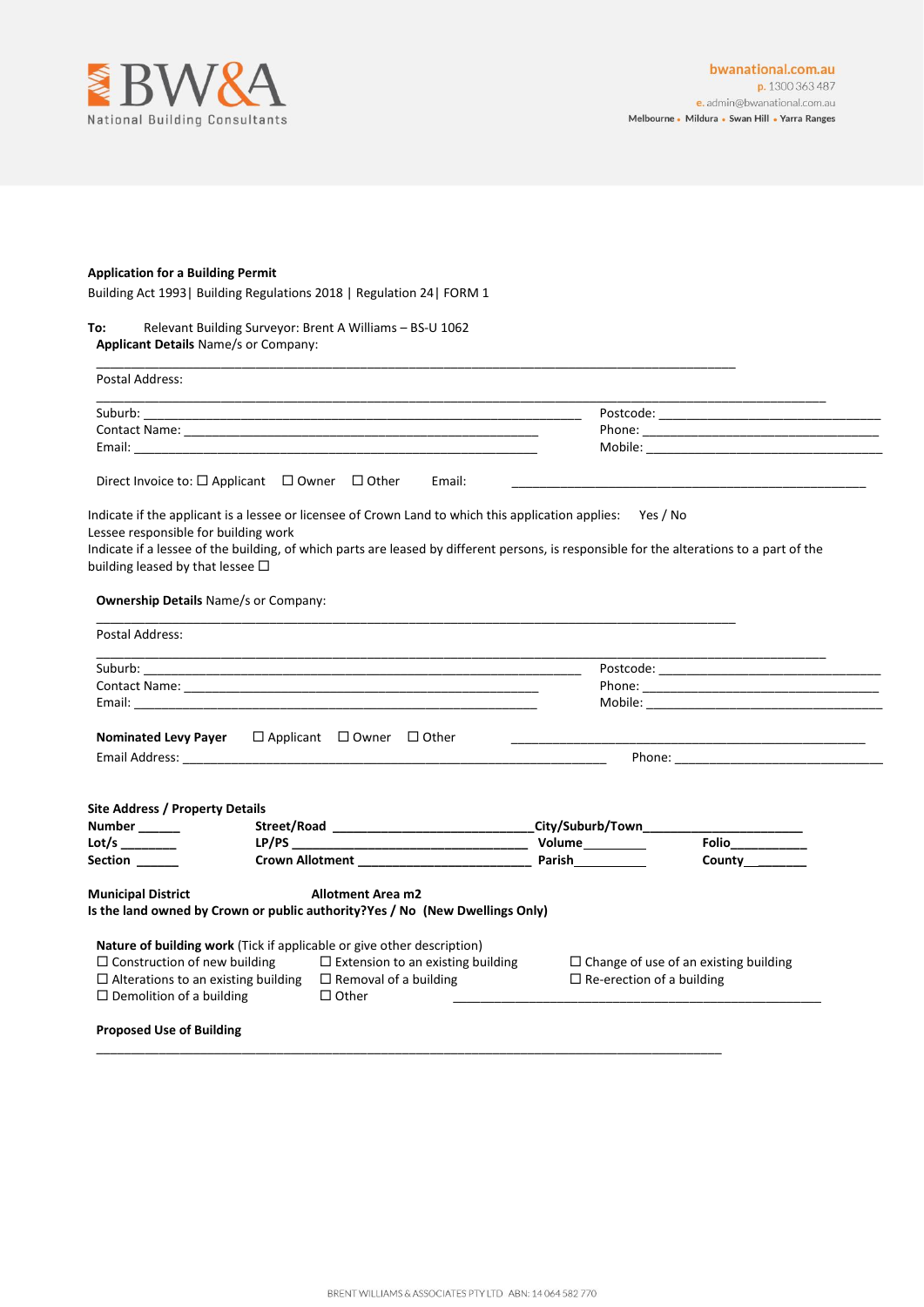

|                                          | <b>Owner Builder<sup>4</sup></b> (If applicable)                                                                                                                                                                                                                                                                                                                                                                                                                                                             | I intend to carry out the work as an owner builder:                 | Yes / No                                                                                                                                                                                                                       |  |
|------------------------------------------|--------------------------------------------------------------------------------------------------------------------------------------------------------------------------------------------------------------------------------------------------------------------------------------------------------------------------------------------------------------------------------------------------------------------------------------------------------------------------------------------------------------|---------------------------------------------------------------------|--------------------------------------------------------------------------------------------------------------------------------------------------------------------------------------------------------------------------------|--|
|                                          |                                                                                                                                                                                                                                                                                                                                                                                                                                                                                                              |                                                                     | Registration Number______________                                                                                                                                                                                              |  |
|                                          |                                                                                                                                                                                                                                                                                                                                                                                                                                                                                                              |                                                                     | Telephone__________________________                                                                                                                                                                                            |  |
|                                          |                                                                                                                                                                                                                                                                                                                                                                                                                                                                                                              |                                                                     |                                                                                                                                                                                                                                |  |
|                                          |                                                                                                                                                                                                                                                                                                                                                                                                                                                                                                              |                                                                     | Contact Person ___________________                                                                                                                                                                                             |  |
|                                          | $\square$ No<br>Company Registration: $\Box$ Yes                                                                                                                                                                                                                                                                                                                                                                                                                                                             |                                                                     | Registration Number______________                                                                                                                                                                                              |  |
|                                          | Building Practitioners <sup>1</sup> and / or Architect                                                                                                                                                                                                                                                                                                                                                                                                                                                       |                                                                     |                                                                                                                                                                                                                                |  |
|                                          | (a) To be engaged in the building work <sup>2</sup> or                                                                                                                                                                                                                                                                                                                                                                                                                                                       |                                                                     |                                                                                                                                                                                                                                |  |
|                                          |                                                                                                                                                                                                                                                                                                                                                                                                                                                                                                              | Category/Class ______________                                       | Registration No.                                                                                                                                                                                                               |  |
|                                          | Name and the contract of the contract of the contract of the contract of the contract of the contract of the contract of the contract of the contract of the contract of the contract of the contract of the contract of the c                                                                                                                                                                                                                                                                               | Category/Class _______________                                      | Registration No.                                                                                                                                                                                                               |  |
|                                          | (b) who were engaged to prepare documents submitted with this application <sup>3</sup>                                                                                                                                                                                                                                                                                                                                                                                                                       |                                                                     |                                                                                                                                                                                                                                |  |
|                                          |                                                                                                                                                                                                                                                                                                                                                                                                                                                                                                              | Category/Class ________________                                     | Registration No. _____________________                                                                                                                                                                                         |  |
|                                          |                                                                                                                                                                                                                                                                                                                                                                                                                                                                                                              | Category/Class ________________                                     | Registration No. _____________________                                                                                                                                                                                         |  |
|                                          |                                                                                                                                                                                                                                                                                                                                                                                                                                                                                                              | Category/Class _______________                                      | Registration No. ____________________                                                                                                                                                                                          |  |
|                                          | Cost of Building Work <sup>5</sup> Is there a contract for the building work? Yes/No Contract Price / Estimated Cost \$                                                                                                                                                                                                                                                                                                                                                                                      |                                                                     |                                                                                                                                                                                                                                |  |
|                                          | Stage of Building Work (If application is to permit a stage of the building work)                                                                                                                                                                                                                                                                                                                                                                                                                            |                                                                     | Cost of Building Work for this stage \$                                                                                                                                                                                        |  |
|                                          | By signing this document, you are agreeing to our terms and conditions. Terms and conditions available upon request.                                                                                                                                                                                                                                                                                                                                                                                         |                                                                     | Date and the contract of the contract of the contract of the contract of the contract of the contract of the contract of the contract of the contract of the contract of the contract of the contract of the contract of the c |  |
|                                          |                                                                                                                                                                                                                                                                                                                                                                                                                                                                                                              |                                                                     |                                                                                                                                                                                                                                |  |
|                                          | This form serves to endorse the appointment of the Relevant Building Surveyor under Section 76 of the Building Act 1993 for this project, and that no<br>other Relevant building Surveyor has been appointed for the carrying out of the functions specified in the Act.                                                                                                                                                                                                                                     | (I acknowledge that I have read and understand note 6 & 7 overleaf) |                                                                                                                                                                                                                                |  |
| NOTE 1:                                  | <b>Building Practitioner means:-</b>                                                                                                                                                                                                                                                                                                                                                                                                                                                                         |                                                                     |                                                                                                                                                                                                                                |  |
|                                          | a building surveyor; or<br>a building inspector; or<br>a quantity surveyor; or<br>an engineer engaged in the building industry; or<br>a draftsperson who carries on the business of preparing plans for building work or preparing documentation relating to permits and permit<br>applications; or<br>a builder including a domestic builder; or                                                                                                                                                            |                                                                     |                                                                                                                                                                                                                                |  |
|                                          | a person who erects or supervises the erection of prescribed temporary structures; or<br>a person responsible for a building project or any stage of a building project and who belongs to a class of people prescribed to the building<br>practitioners.<br>But does not include -<br>an architect; or<br>(ii) a person (other than a domestic builder) who does not carry on the business of building.                                                                                                     |                                                                     |                                                                                                                                                                                                                                |  |
| NOTE 2:<br>NOTE 3:<br>NOTE 4:<br>NOTE 5: | Include building practitioners with continuing involvement in the building work.<br>Include only building practitioners with no further involvement in the building work<br>The use of the building may also be subject to additional requirements under other legislation such as the Liquor Control Reform Act 1998<br>and the *Dangerous Goods Act 1985*.<br>If an owner builder, there are restrictions on the sale of the building under section 137B of the *Building Act 1993* section 137B prohibits |                                                                     |                                                                                                                                                                                                                                |  |
|                                          | an owner builder from selling a building on which domestic building work has been carried out within 6.5 years from the completion of                                                                                                                                                                                                                                                                                                                                                                        |                                                                     |                                                                                                                                                                                                                                |  |